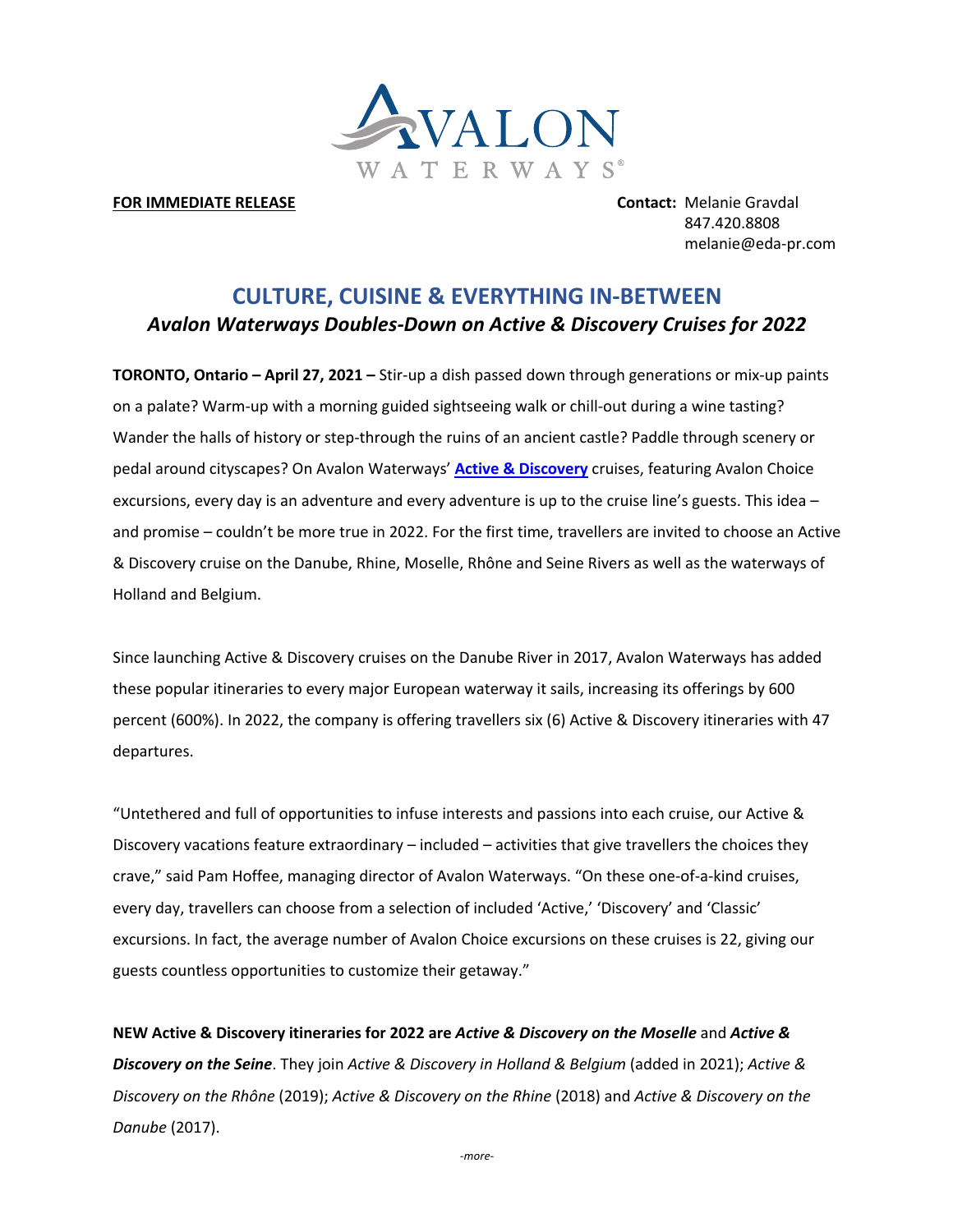The NEW 8-day Moselle itinerary features 21 Avalon Choice excursions, including:

# **ACTIVE:**

- Paddle a canoe on the mighty Moselle River
- Hike up to Landshut Castle in Bernkastel
- Bike through the Moselle Valley near Cochem
- Soar over Rudesheim on an open-air cable car and hike through the vineyards

#### **DISCOVERY:**

- Enjoy a wine-tasting in the Moselle Valley
- Take a walk through history, visiting one of Germany's oldest mustard mills
- Visit a famous local brewery in Koblenz and taste a classic brew
- Meet with an apple orchard farmer and walk through the family's orchards

# **CLASSIC:**

- Walk the winding streets of Cochem and spend the afternoon at Reichsburg Castle
- Visit the medieval marketplace of Bernkastel
- Take a guided tour of the famous Frankenstein castle

The company's NEW 9-day Seine cruise also features 23 Avalon Choice excursions, including:

# **ACTIVE:**

- Spend the day in Le Havre on two wheels
- Kayak along the Seine river, near Rouen
- Hike up to the castle ruins of Château Gaillard, the historic home of Richard the Lionheart
- Take an e-bike tour to the Château de Maisons-Lafitte

#### **DISCOVERY:**

- Enjoy a cocktail workshop in Palais Benedictine where world-famous Benedictine liquor is made
- Discover the legends of the haunted Abbey de Mortemere
- Learn about the Normandy cheese trail and taste traditional pastries
- Visit Chantilly Castle where the experts of the Confrérie des Chevaliers Fouetteurs de créme Chantilly will help you prepare Chantilly cream

#### **CLASSIC:**

- Visit the WWII landing beaches of Normandy and the American Cemetery
- Learn the history of Joan of Arc on a walking tour of Rouen
- Walk in the footsteps of Vincent van Gogh in Auvers-sur-Oise

Active & Discovery cruises are also spotlighted in the company's new **Storyteller Series** of sailings,

featuring celebrity hosts. Candace Bushnell is hosting *Sex & the City of Lights* – an *Active & Discovery on* 

*the Seine* itinerary, departing on July 19, 2022; Cheryl Strayed is hosting *Wild & Whimsy on the Water* –

an *Active & Discovery on the Danube* itinerary, departing on July 21, 2022; Gillian Flynn is hosting *Gone* 

*Girl!* – an *Active & Discovery on the Danube* itinerary, departing on September 15, 2022 and Edwin

McCain is hosting *I'll Be … Romancing the Rhine* – an *Active & Discovery on the Rhine* itinerary,

departing on May 3, 2022.